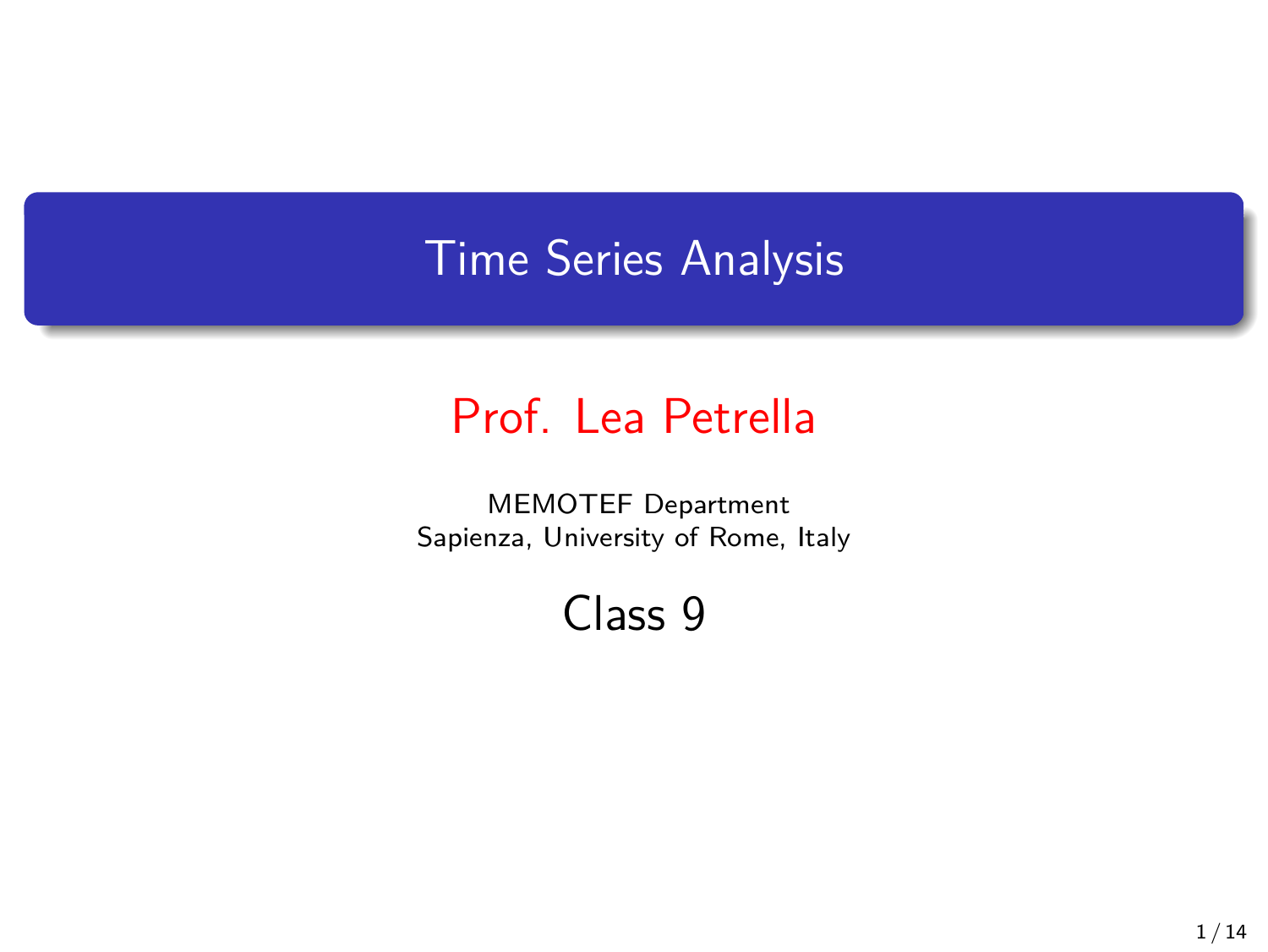1 A stationary  $AR(p)$  process admits  $MA(\infty)$  representation:

$$
(1 - \varphi B)X_t = \epsilon_t \Rightarrow X_t = (1 - \varphi B)^{-1} \epsilon_t.
$$

- Viceversa holds as well, that is an invertible *MA*(*q*) process has AR(*∞*) representation.
- Consider the simple case of an invertible *MA*(1):

$$
X_t = (1 + \theta B)\epsilon_t,
$$

or,

$$
\epsilon_t = (1 + \theta B)^{-1} X_t.
$$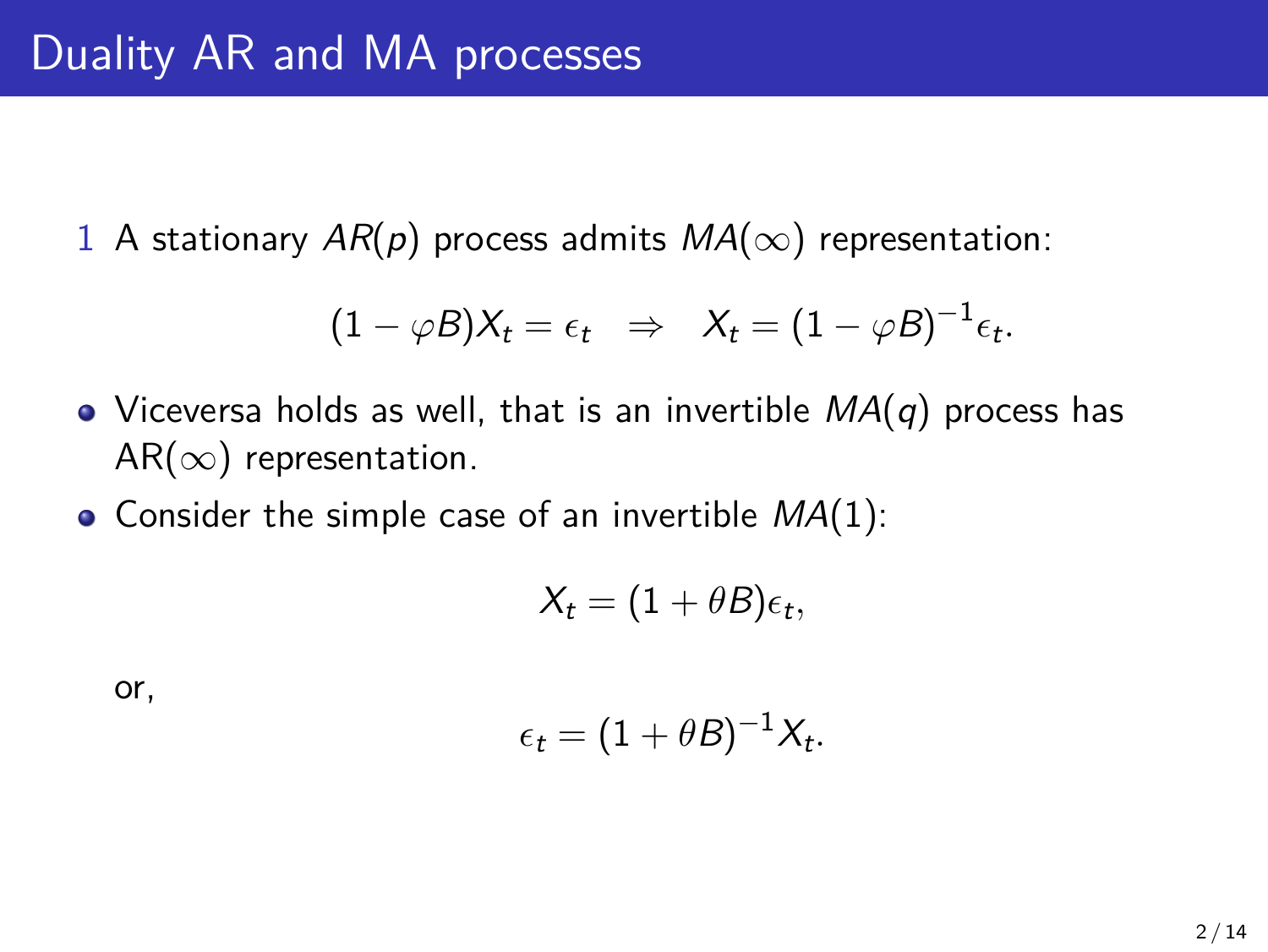**•** The polynomial

$$
(1+\theta B)^{-1} = (1 - (-\theta B))^{-1} = \frac{1}{1 - (-\theta B)} = \sum_{i=0}^{\infty} (-\theta B)^i,
$$

**•** from which,

$$
\epsilon_t = (1 - \theta B + \theta^2 B^2 - \theta^3 B^3 + \ldots) X_t,
$$

or,

$$
X_t = \theta X_{t-1} - \theta^2 X_{t-2} + \theta^3 X_{t-3} + \ldots + \epsilon_t AR(\infty).
$$

• Notice that this holds true only if  $|\theta|$  < 1.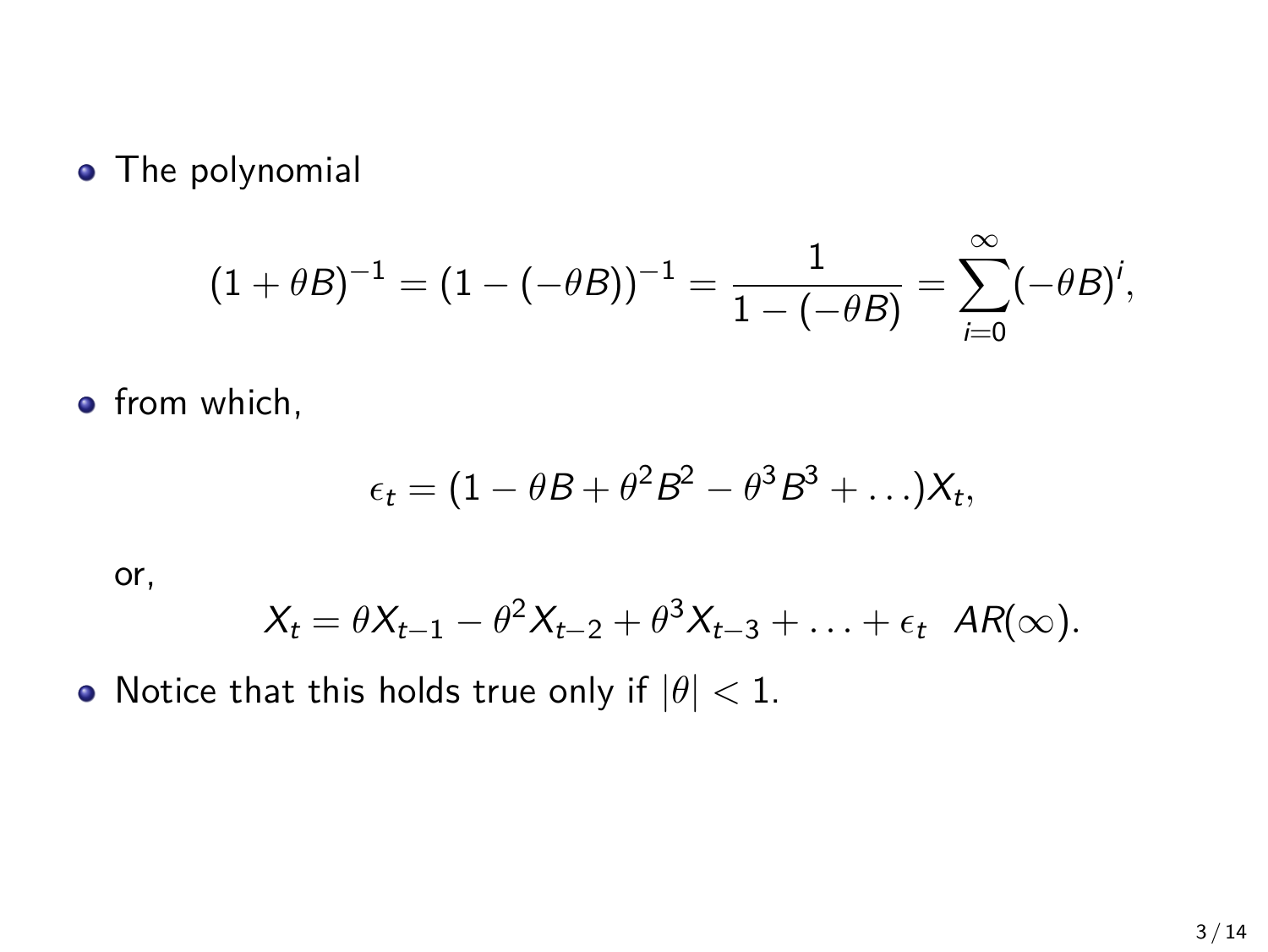2 Stationary *AR*(*p*) processes have ACF that goes to zero fast, and PACF that goes to zero after lag *p*.

Invertible *MA*(*q*) processes have ACF that goes to zero after lag *q* and ACF that goes to zero fast.

3 The parameters of an  $AR(p)$  are required that the roots of  $\Phi(B) = 0$ lie outside the unit circle for the process to be stationary. No rquirements for invertibility.

The parameters of an  $AR(p)$  are required that the roots of  $\Theta(B) = 0$ lie outside the unit circle for the process to be invertibility. No requirements for stationarity.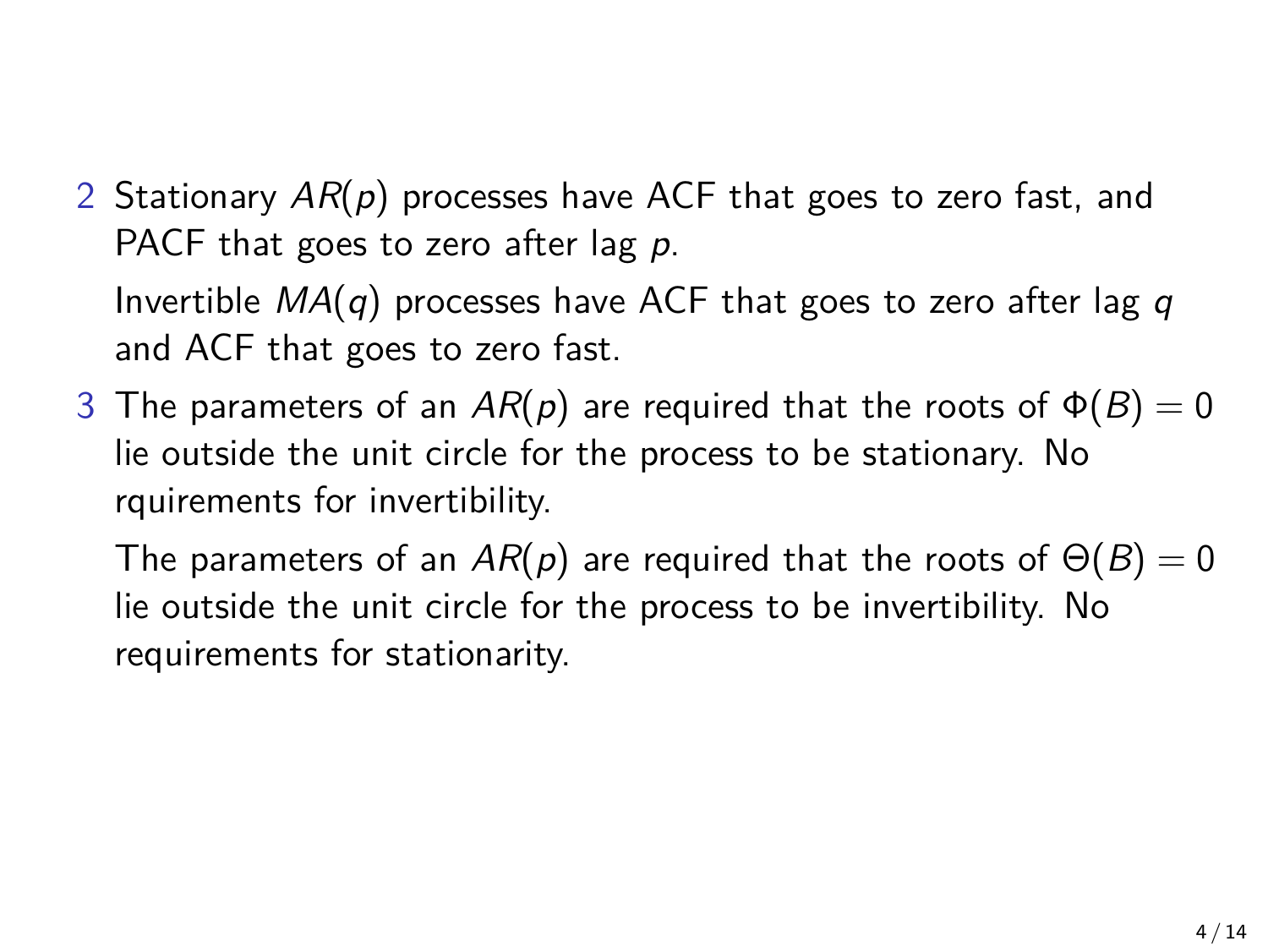• In order to reduce the number of parameters in the model it is useful to introduce autoregressive moving averge processes, that is processes composed by both the autoregressive part and the moving average part:

$$
\Phi(B)X_t = \Theta(B)\epsilon_t \quad \text{con } \epsilon_t \sim \text{WN}(0, \sigma^2).
$$

• In the general form, the  $ARMA(p, q)$  writes

$$
(1 - \varphi_1 B - \varphi_2 B^2 - \ldots - \varphi_p B^p)X_t = (1 + \theta_1 B + \theta_2 B^2 + \ldots \theta_q B^q)\epsilon_t,
$$

or

$$
X_t = \varphi_1 X_{t-1} + \ldots + \varphi_p X_{t-p} + \theta_1 \epsilon_{t-1} + \ldots \theta_q \epsilon_{t-q} + \epsilon_t.
$$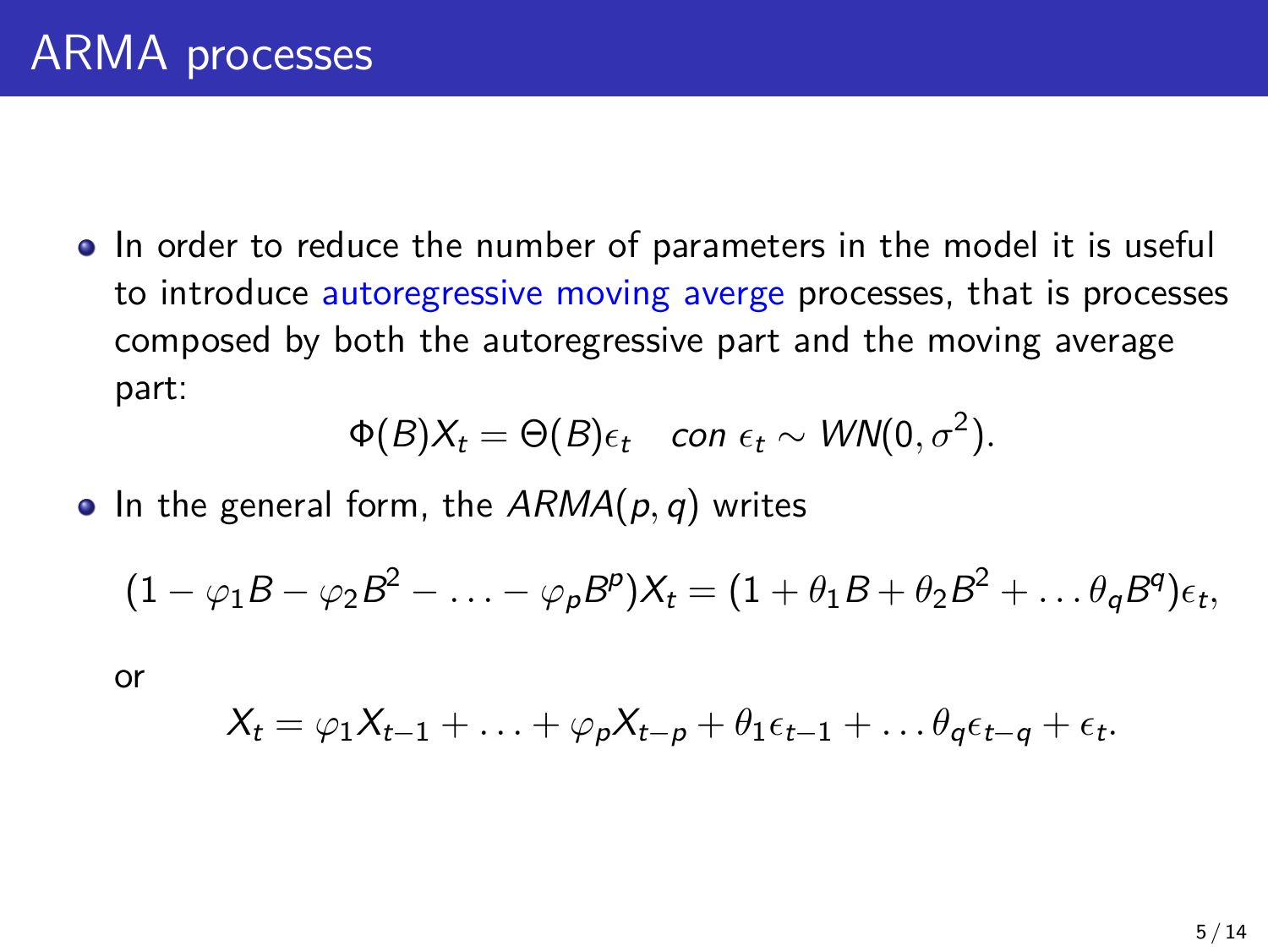- A necessary and sufficient condition for an *ARMA* process to be stationary is to have its *AR* part stationary, that is the roots of the equation  $\Phi(B) = 0$  lie outside the unit circle.
- A necessary and sufficient condition for an *ARMA* process to be invertible is to have its *AR* part stationary, that is the roots of the equation  $\Theta(B) = 0$  lie outside the unit circle.
- If *X<sup>t</sup>* is stationary, then its autoregressive part can be inverted. The process can be written in terms of the MA(*∞*) representation:

$$
X_t = \frac{\Theta(B)}{\Phi(B)} \epsilon_t.
$$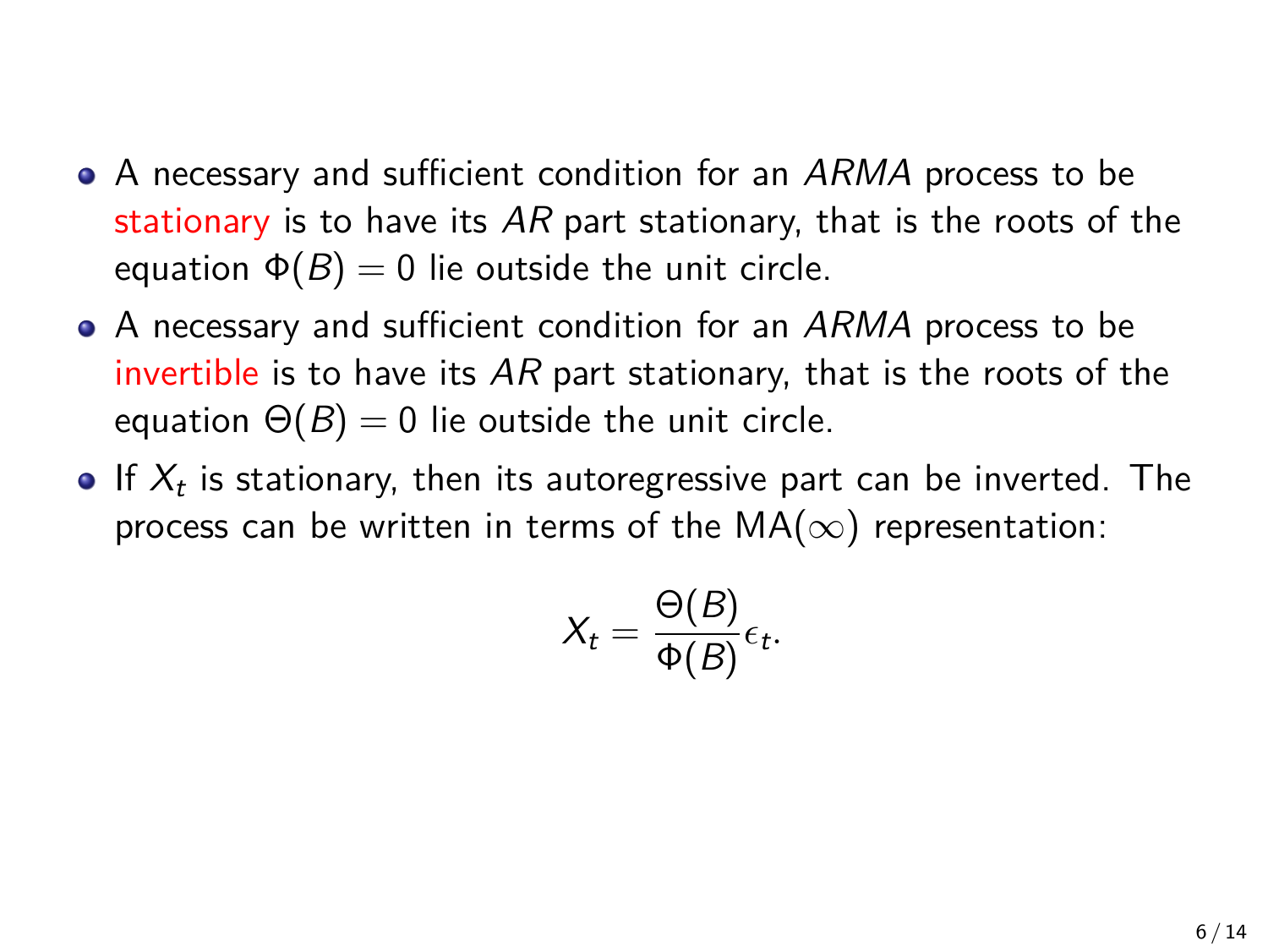• Let's see the simplest form

$$
(1 - \varphi B)X_t = (1 + \theta B)\epsilon_t.
$$

• We know the if  $|\varphi|$  < 1, then

$$
X_t = \frac{(1+\theta B)}{(1-\varphi B)} \epsilon_t.
$$

• It can be written with the  $MA(\infty)$  representation.

$$
X_t = \epsilon_t + \sum_{i=1}^{\infty} (\theta + \varphi) \varphi^{i-1} \epsilon_{t-i}.
$$

- Notice in the expression the quantity  $(\theta + \varphi)$  that impose no choice of parameters such that  $(\theta \neq -\varphi)$ .
- It is necessary that the roots of  $\Theta(B) = 0$  are not equal and of opposite sign with respect to those of  $\Phi(B) = 0$  (common factor).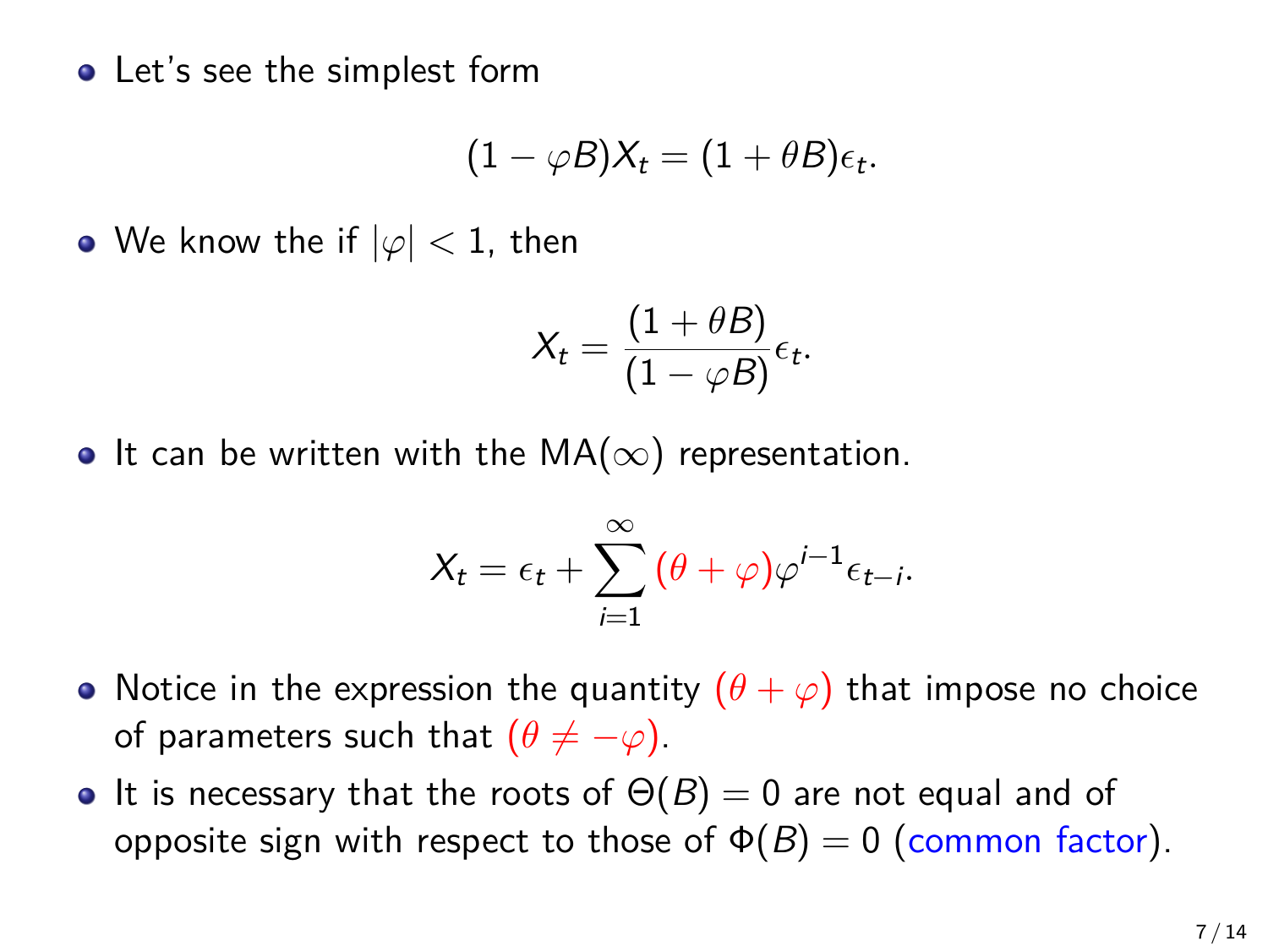$\bullet$  Considering the *MA*(∞) representation of the *ARMA*( $p$ *, q*),

 $\mathbb{E}(X_t)=0$ 

For the ACF consider the simple case of an *ARMA*(1*,* 1)

$$
X_t = \varphi X_{t-1} + \theta \epsilon_{t-1} + \epsilon_t.
$$

Multiplying by *Xt−<sup>h</sup>* and taking expectation gives

 $\mathbb{E}(X_{t-h}X_t)=\varphi \mathbb{E}(X_{t-h}X_{t-1})+\theta \mathbb{E}(X_{t-h}\epsilon_{t-1})+\mathbb{E}(X_{t-h}\epsilon_t).$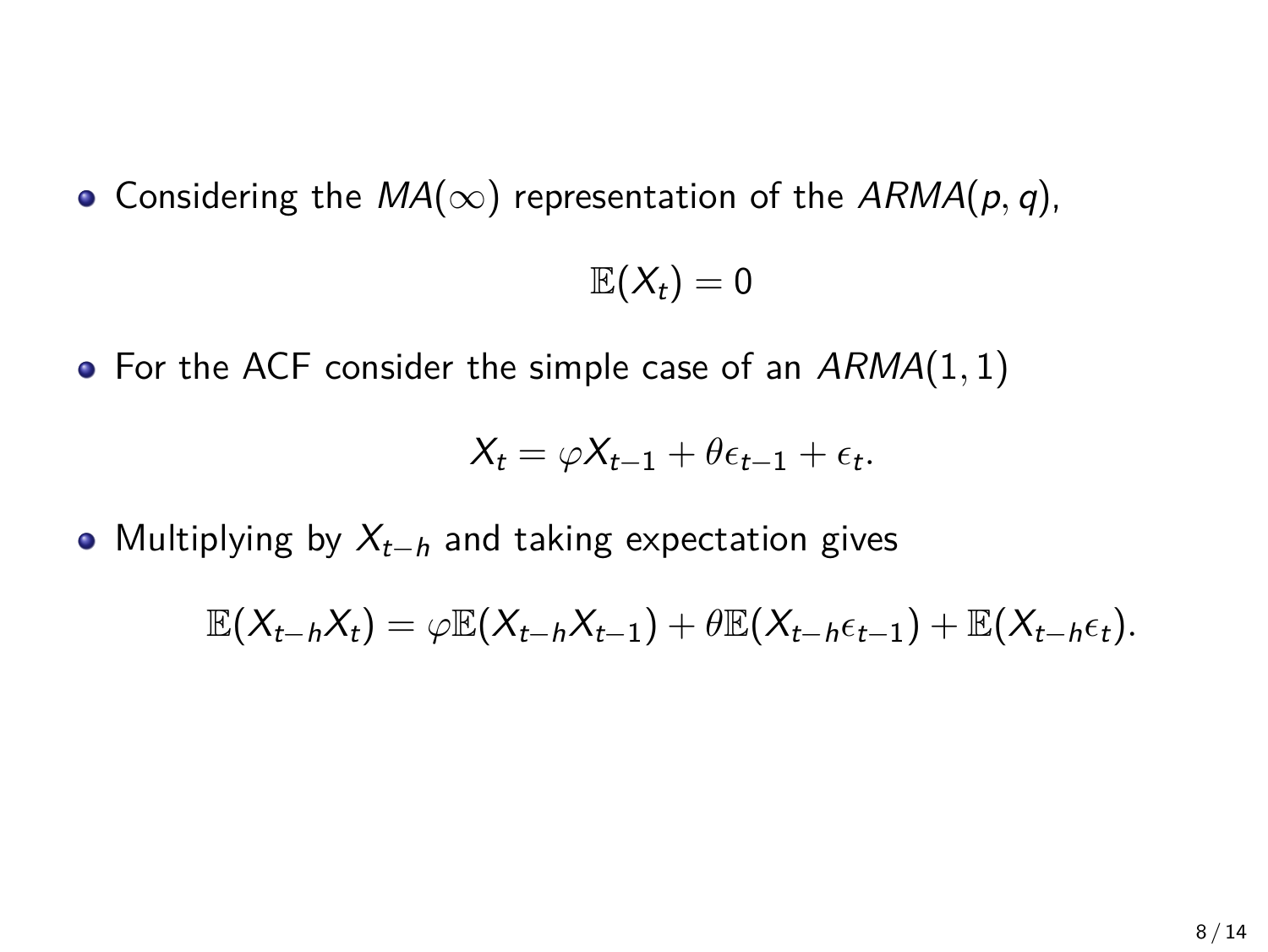$$
\gamma(h) = \varphi \gamma(h-1) + \theta \gamma_{\epsilon_{t-1}x_{t-h}} + \gamma_{\epsilon_t x_{t-h}}.
$$
\n• For  $h = 0$   
\n
$$
\gamma(0) = \varphi \gamma(1) + \theta \varphi \sigma^2 + \theta^2 \sigma^2 + \sigma^2 = \varphi \gamma(1) + \sigma^2 (1 + \theta(\theta + \varphi)).
$$
\n• For  $h = 1$   
\n
$$
\gamma(1) = \varphi \gamma(0) + \theta \sigma^2.
$$
\n• For  $h \ge 2$   
\n
$$
\gamma(h) = \varphi \gamma(h-1).
$$
\n• that is,  
\n
$$
\gamma(h) = \varphi^{h-1} \gamma(1).
$$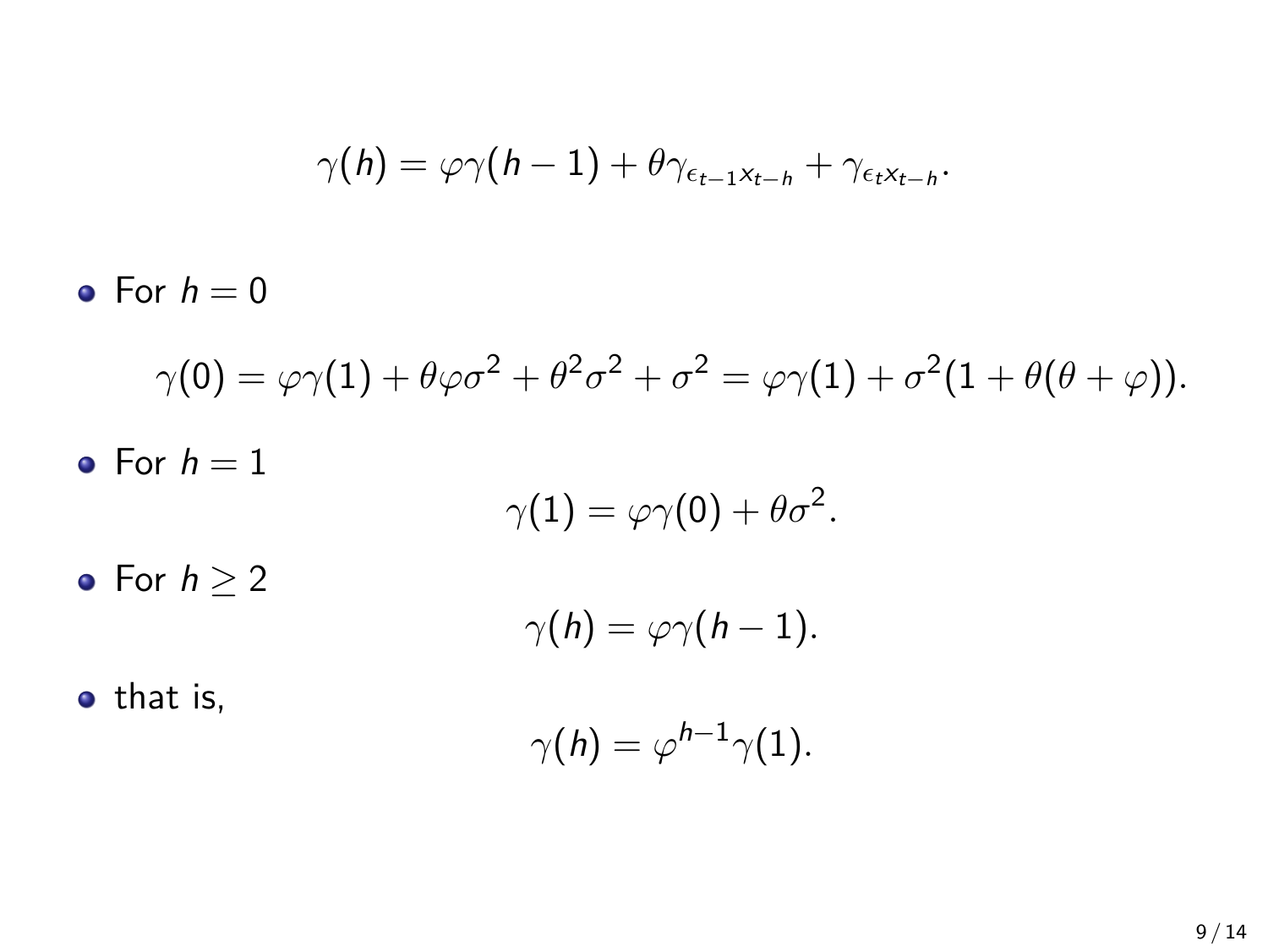• That is,

$$
\gamma(0) = \frac{1 + 2\varphi\theta + \theta^2}{1 - \varphi^2} \sigma^2
$$

$$
\rho(1) = \frac{(\varphi + \theta)(1 + \varphi\theta)}{1 + 2\varphi\theta + \theta^2}
$$

$$
\rho(h)=\varphi\rho(h-1)\quad h\geq 2.
$$

Therefore, an *ARMA*(1*,* 1) process has a complicated ACF, similar to that of the  $AR$  only after  $h = 2$ .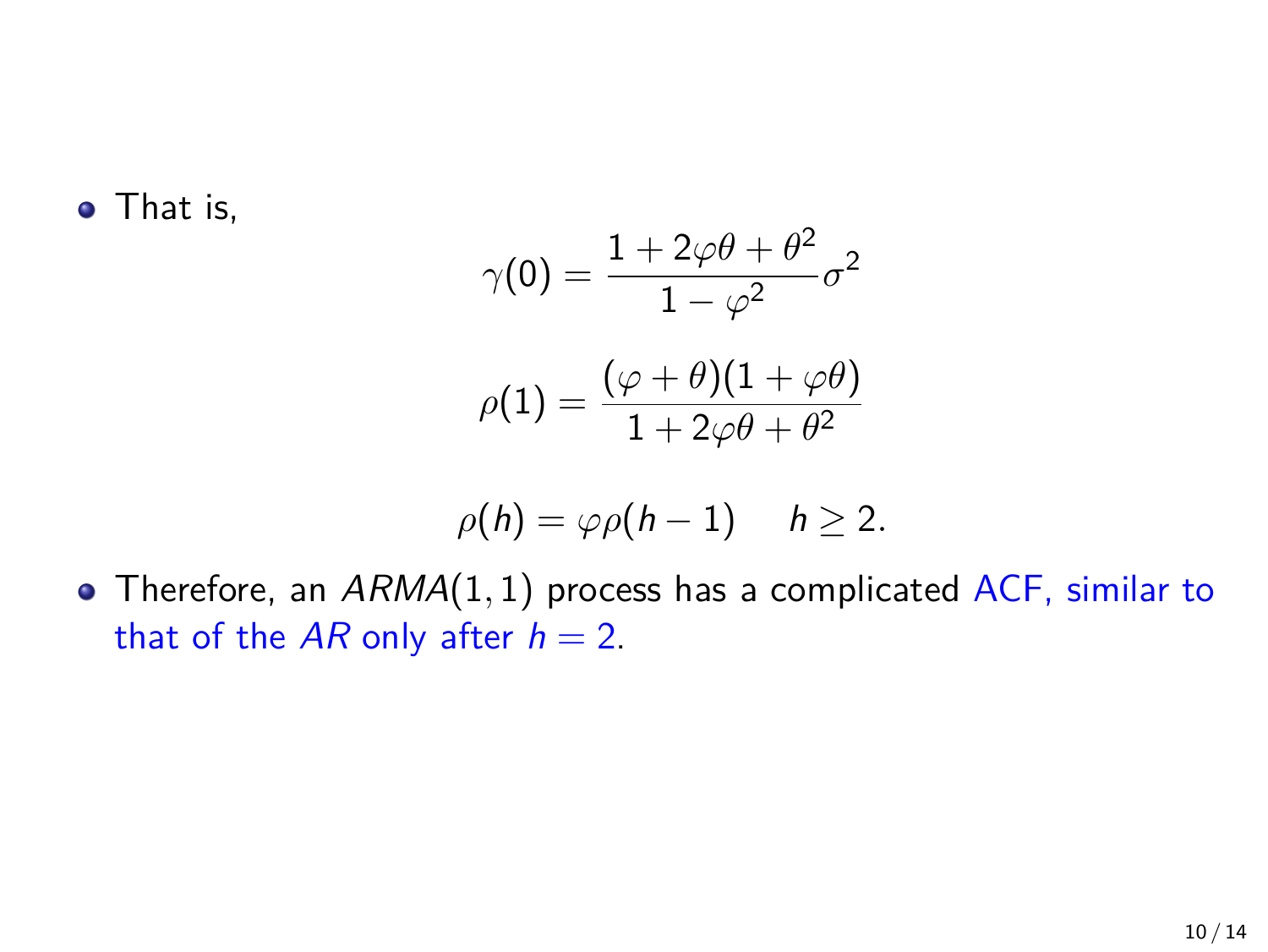



**ACF di ARMA(−0.6,0.3)**



Figure: ACF of stationary and invertible *ARMA*(1*,* 1).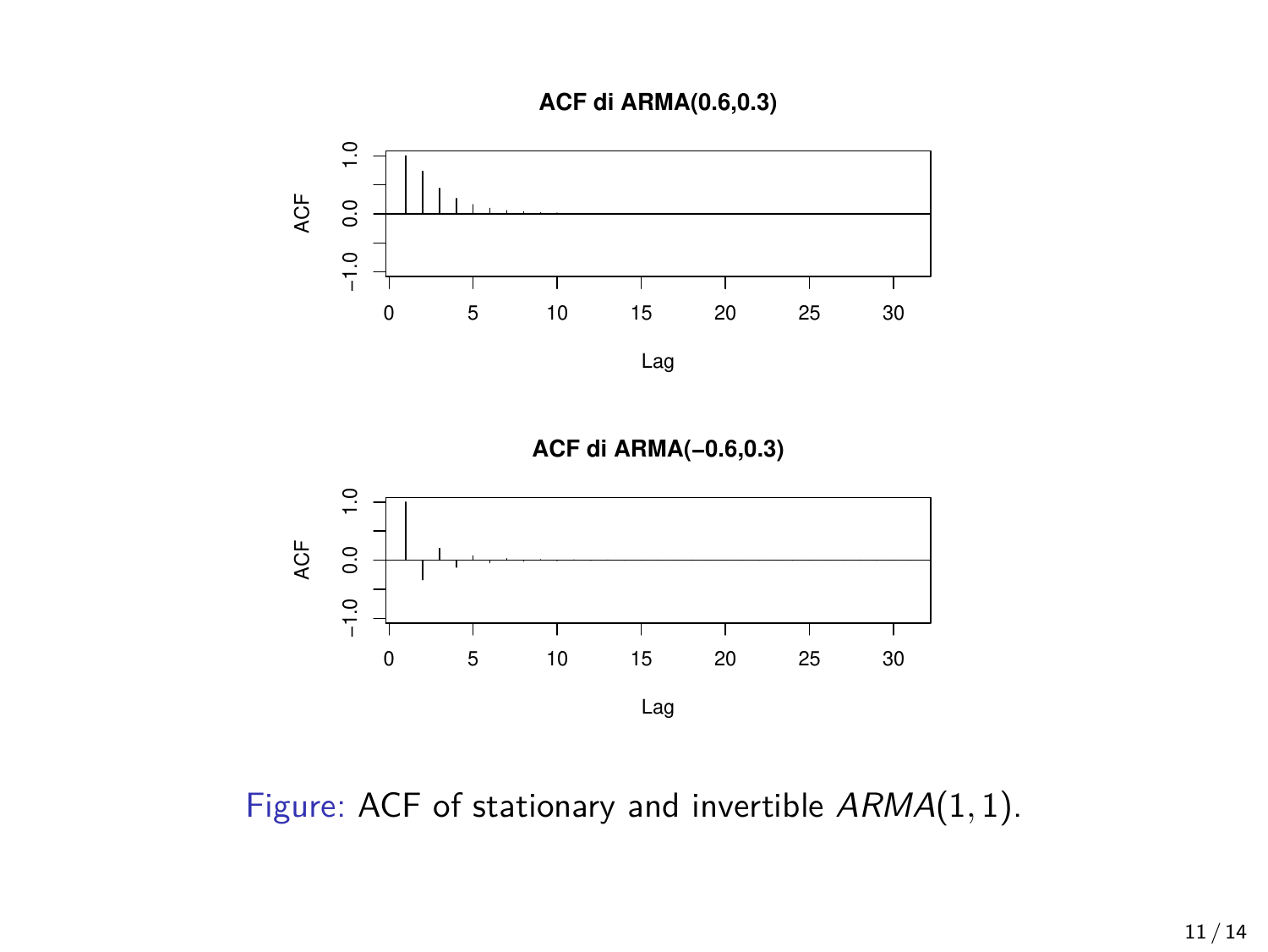• PACF only consists of a single value

$$
\phi_{11}=\rho(1).
$$

- For *k >* 1 the value *ϕkk* is computed by means of the general PACF equation.
- PACF of *ARMA*(1*,* 1) behaves like that of the *MA*(1).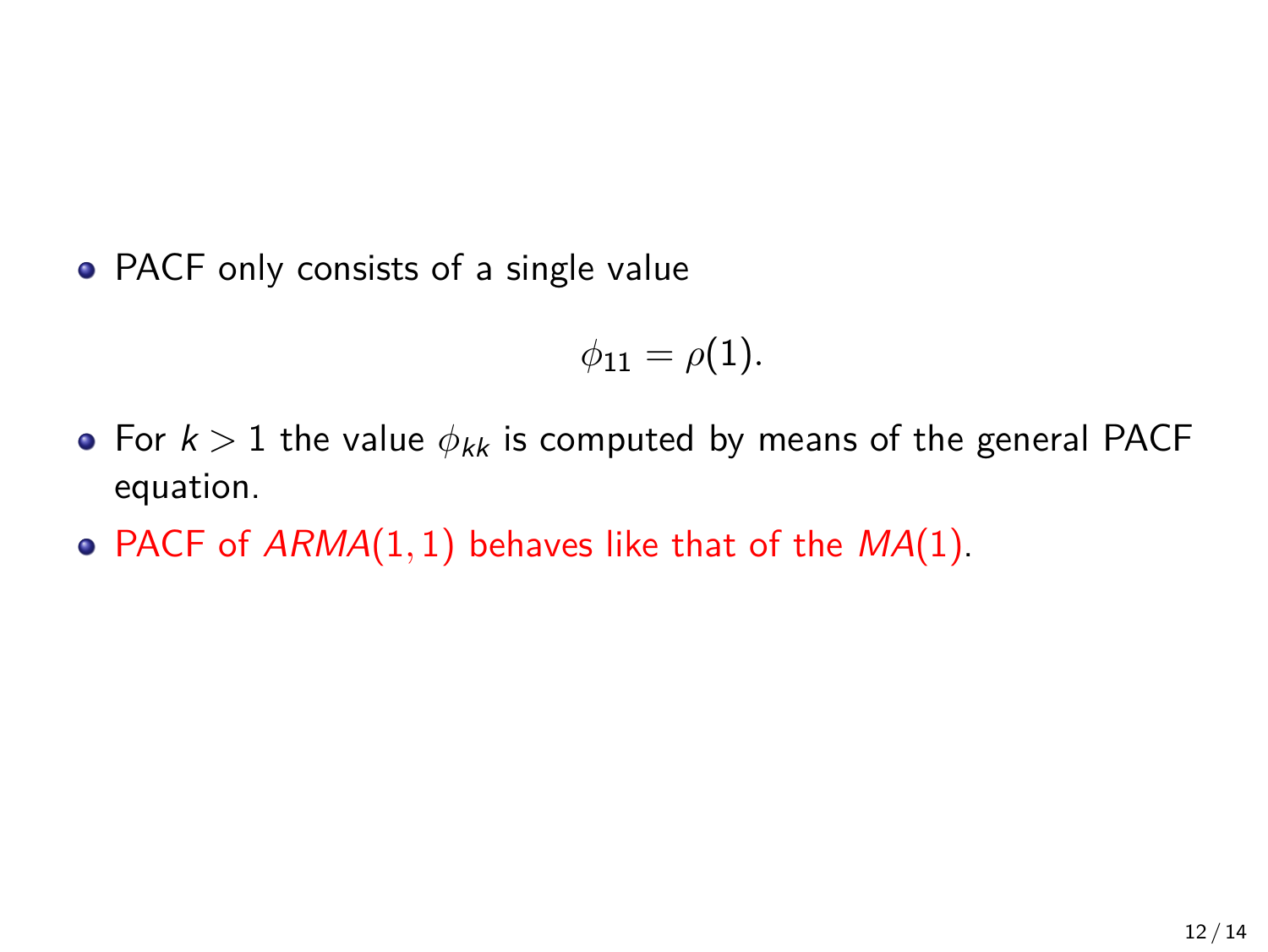





Figure: PACF of stationary and invertible *ARMA*(1*,* 1).